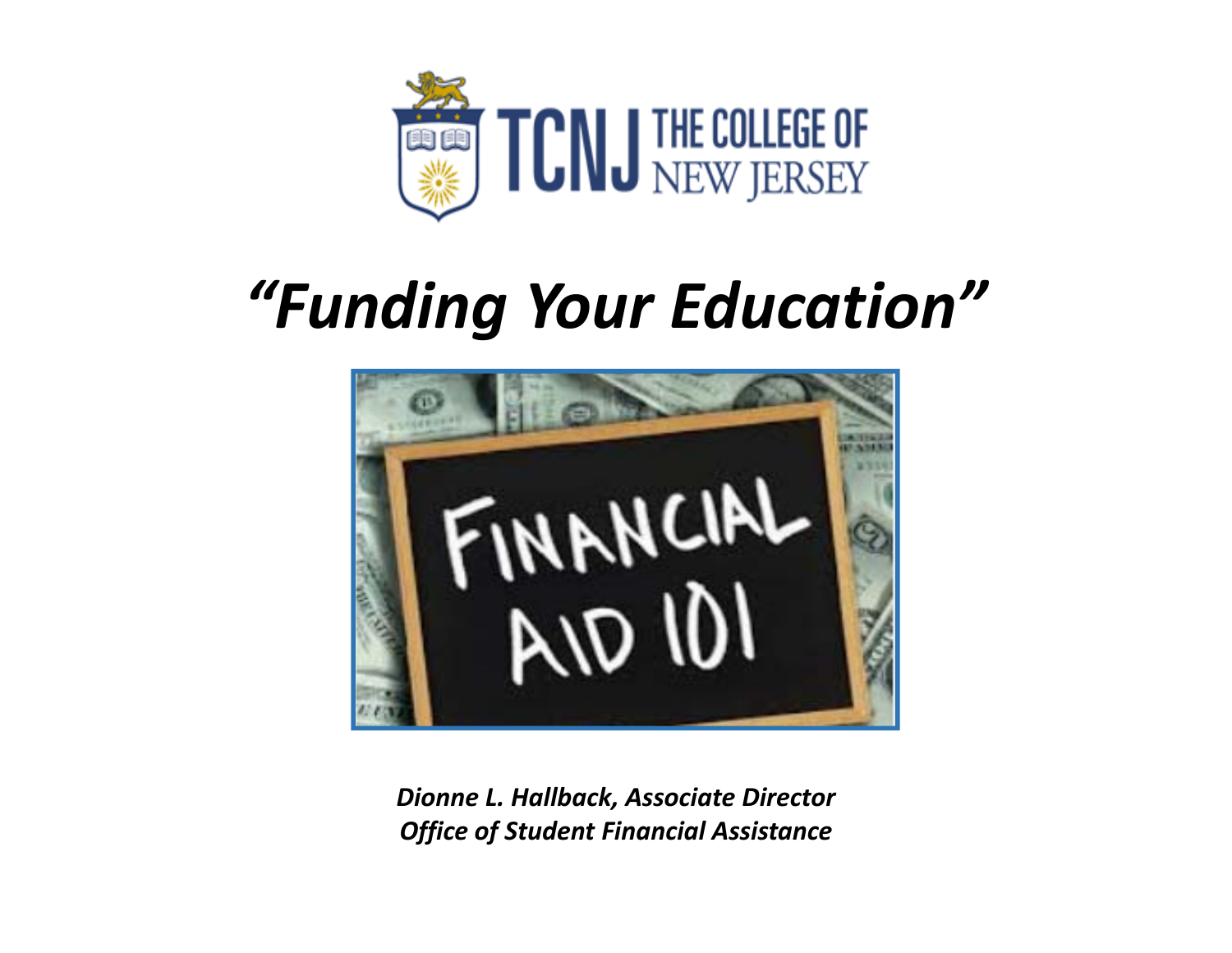### **The Free Application for Federal Student Aid 2022‐2023 FAFSA**



**Completion of the FAFSA guarantees evaluation for all types of federal, State and institutional need‐based aid.**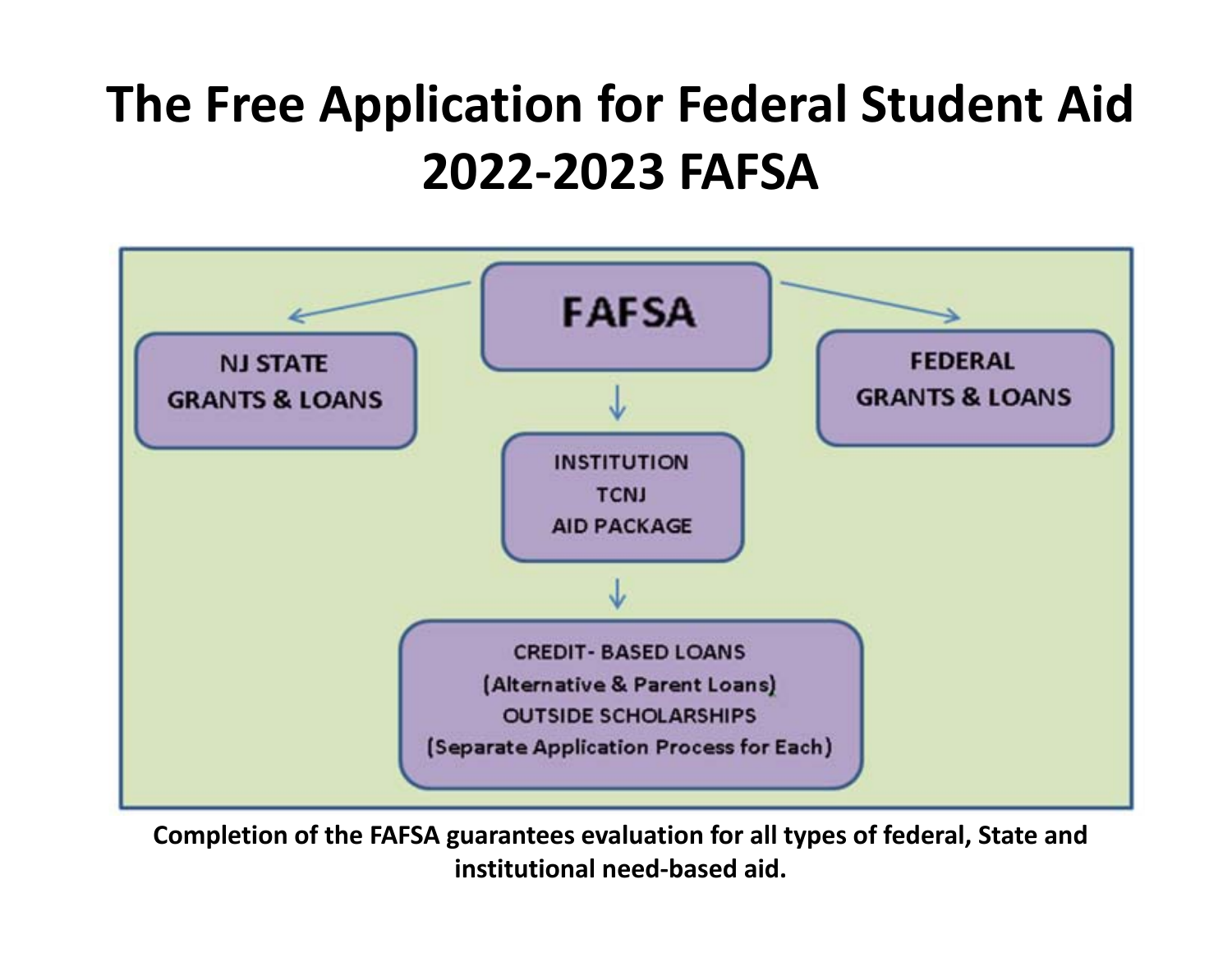## **The Free Application for Federal Student Aid FAFSA**



### **www.studentaid.gov AVAILABLE OCTOBER 1st**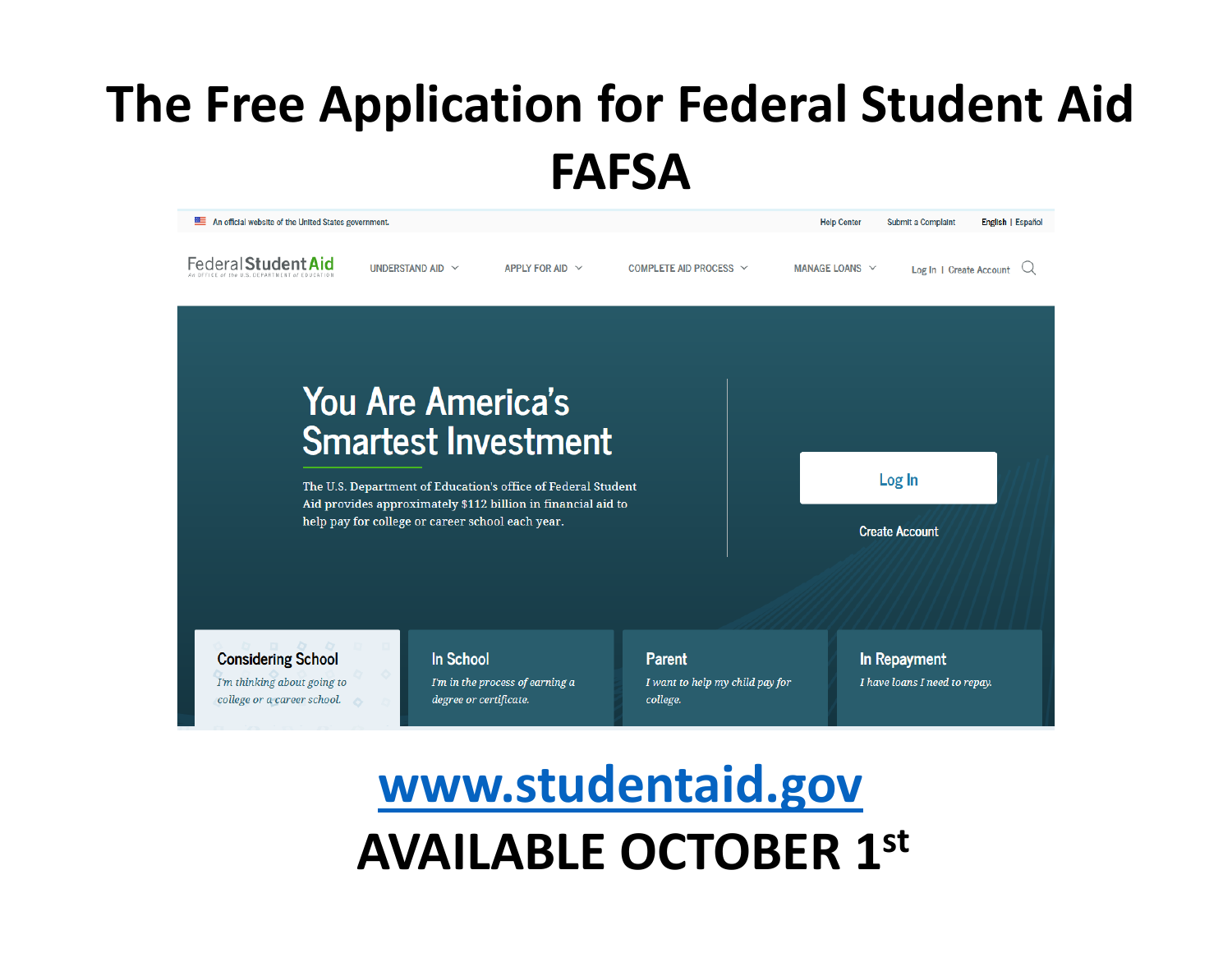### **Free Application for Federal Student Aid (FAFSA)**

- $\bullet$  **2022-2023 FAFSA** application - www.fafsa.gov
	- •Complete the FAFSA on a yearly basis Oct. 1<sup>st</sup> starting our senior year in high school.
- $\bullet$  FAFSA will use 2020 income information
	- •This is known as 'prior-prior' income.
- $\bullet$  **IRS Date Retrieval Tool (DRT)** can be used immediately to load some income information onto the FAFSA.
	- • Parents cannot use the IRS DRT the filing status is married filing separately, amended tax return or a foreign tax return.
	- Students must report their income even if they did not file taxes.
- • **Student Aid Report (SAR)** is a summary of your FASFA. Review for accuracy!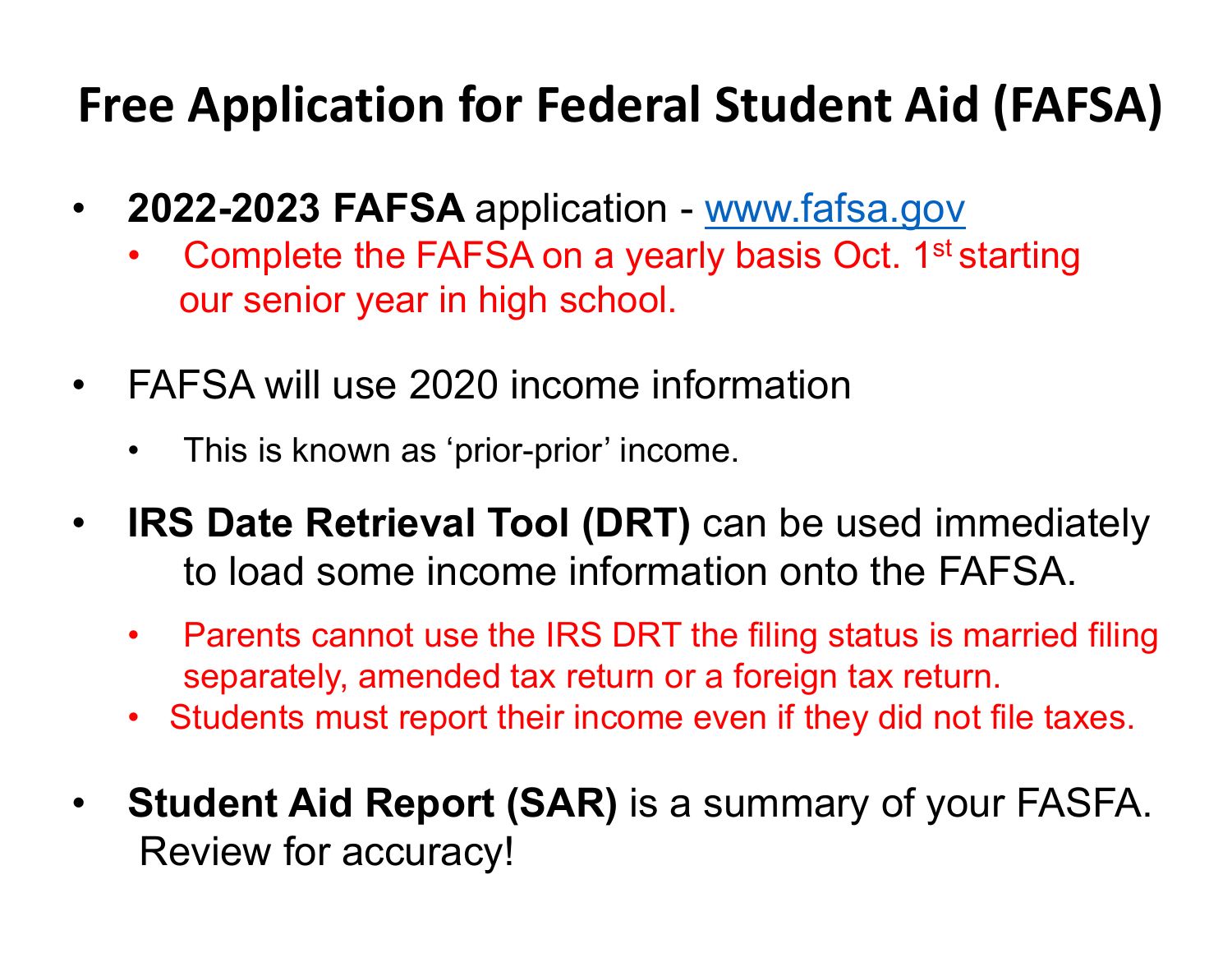# **What is a Federal Student Aid (FSA) ID?**

### **www.fsaid.ed.gov**

|                               | Create a New FSA ID                                                                                                                                                                                                                                                                                                                                |
|-------------------------------|----------------------------------------------------------------------------------------------------------------------------------------------------------------------------------------------------------------------------------------------------------------------------------------------------------------------------------------------------|
| signature.                    | New to FSA? Create an FSA ID account below. An FSA ID gives you access to Federal Student Aid's online systems and can serve as your legal                                                                                                                                                                                                         |
|                               | Only create an FSA ID using your own personal information and for your own exclusive use. You are not authorized to create an FSA ID on<br>behalf of someone else, including a family member.                                                                                                                                                      |
|                               | You are not allowed to have an employee or agent of a commercial entity, or other third party, create an FSA ID for you for any purposes<br>including but not limited to: payment reductions, debt consolidation or applying for aid. Misrepresentation of your identity to the federal<br>government could result in criminal or civil penalties. |
| Need help creating an FSA ID? |                                                                                                                                                                                                                                                                                                                                                    |
| until the session expires.    | Important: When you are done click the CANCEL button to clear your data, even if you did not finish creating your FSA ID. [ust closing your<br>browser window or going to another website may not be enough to prevent other people using this computer from seeing your information                                                               |
|                               |                                                                                                                                                                                                                                                                                                                                                    |
|                               |                                                                                                                                                                                                                                                                                                                                                    |

- $\bullet$  In order to enhance security, FAFSA requires both the student and parent (if needed) to registered for a FSA ID which is the **electronic signature** to sign the FAFSA.
- • Students and parents must have two separate FSA ID's and use two different email addresses when creating the FSA ID.
- • Students who accept the Federal Direct Stafford Loan will use their FSA ID to sign the Master Promissory Note (MPN) online.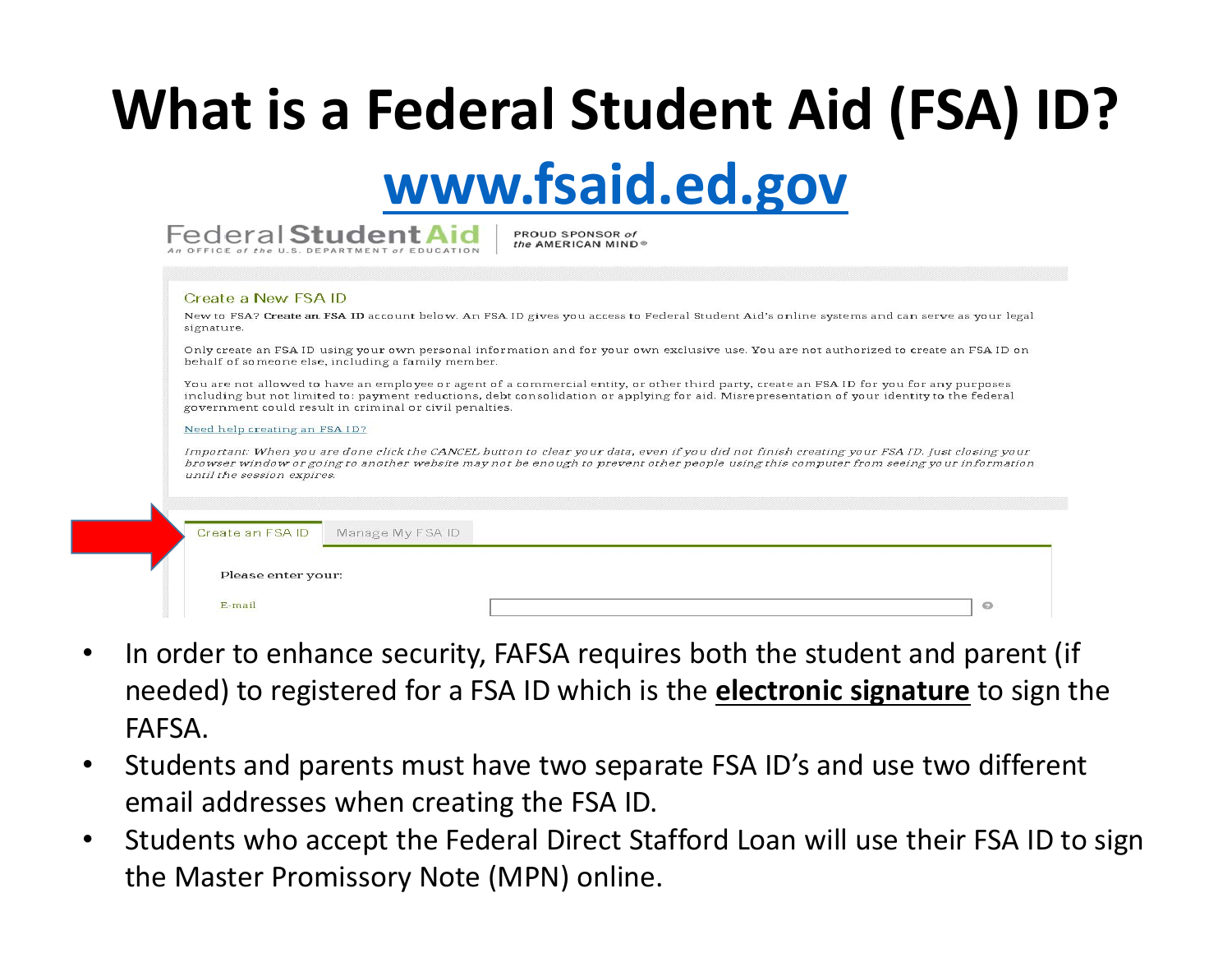

## **Applying for New Jersey State Aid**

Once a New Jersey resident submits the Free Application for Federal Student Aid (FAFSA) a copy of the FAFSA is automatically sent the **New Jersey Higher Education Student Assistance Authority (NJ HESAA)** 

Log in to your account. Please identify yourself with a valid User Name and Password. New to NJFAMS? Click here to create your student account and login credentials. **Returning Users** 1. Click here if you forgot your User Name or Password. 2. Your Password will expire after 60 days. When it has expired after 60 days and you log in with your old Password you will be presented with a screen where you must change your Password. 3. If you are still having trouble logging in, send an email with your full name, date of birth, and a description of the problem to client services@hesaa.org. IMPORTANT: AFTER FIVE FAILED ATTEMPTS TO LOG IN WITHIN 60 MINUTES, YOUR ACCOUNT WILL BE LOCKED. After 24 hours your account will be unlocked and you can try again. If you do not remember your login credentials, CLICK HERE or email client services@hesaa.org for support. Liser Name: Password: Login To return to the main page of the NJ HESAA Grants webpage, click here.

Note: This site requires the use of JavaScript and Cookies. Please be sure to enable JavaScript and Cookies in your web browser in order to access the full functionality of the site.

Approximately a week after submitting the FAFSA, students **MUST** log into HESAA's NJFAMS portal (New Jersey Financial Aid Management System) to complete any tasks listed on the "TO DO" list.

All tasks must be completed to be considered for Tuition Aid Grant (TAG) and all other State grants and scholarships.

### **www.njgrants.org**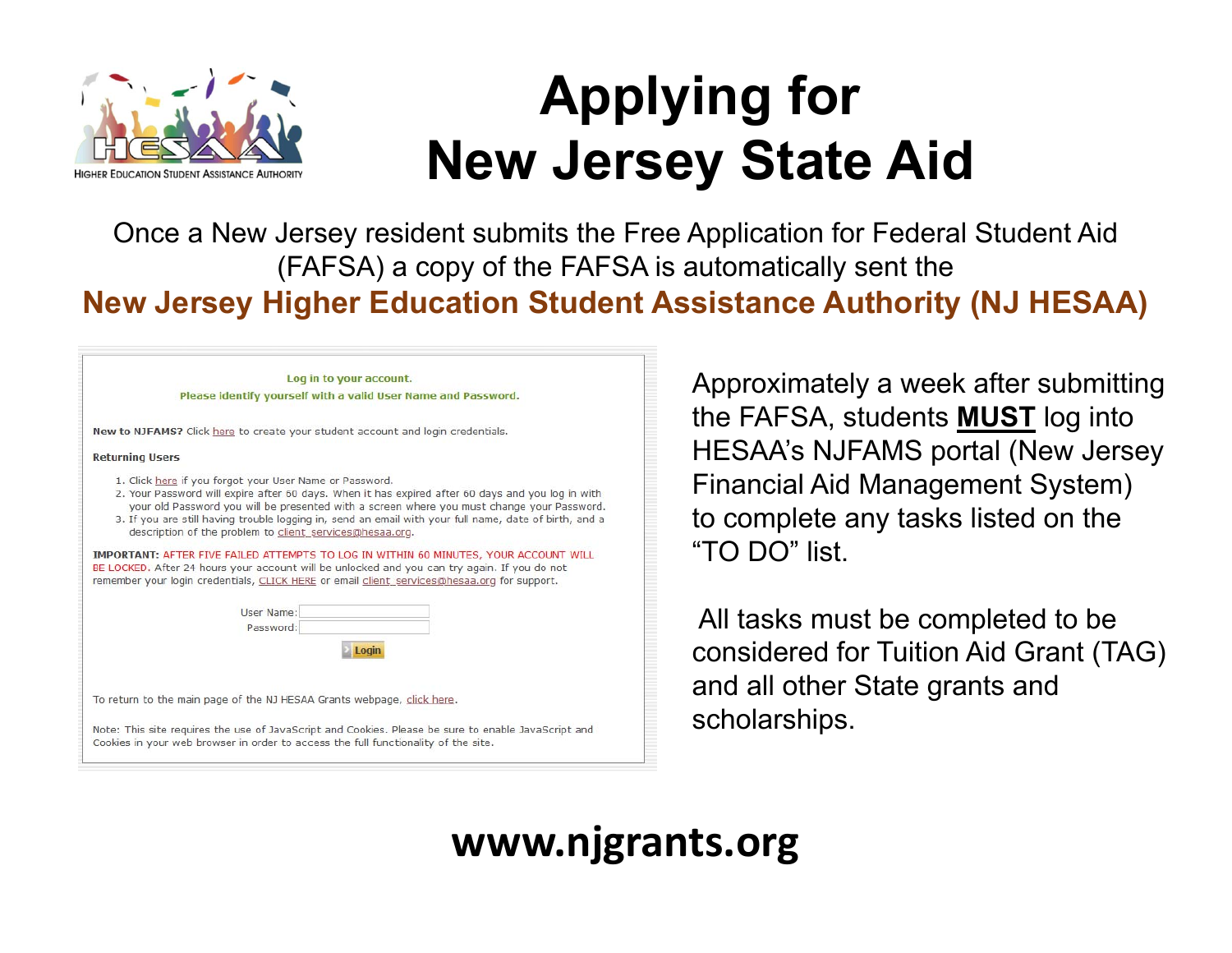# **Aid Programs**

#### $\mathbf{r}$ **Grants (Need based aid/based on household income)**

- **Pell (Federal Grant)** \$605 up to \$6895 YR
- Supplemental Educational Opportunity Grant-(Federal Grant) \$200 \$4,000 YR
- TEACH Grants (Federal Grant) \$3,720 YR
- **NJ Tuition Aid Grant (State Grant**) \$2,666 up to \$9488 YR
- **NJ Educational Opportunity Grant Fund (State Grant)** \$1,150 up to \$1,400 YR

#### **Work (Employment opportunity)**

П Federal Work Study opportunities available on campus – Variable \*Answer yes to the FAFSA question: "Are you interested in work"?

#### $\mathbf{r}$ **Scholarships (Merit & Need Scholarships)**

- Institutional Scholarships (TCNJ) Merit/Need based Variable
- Private Scholarships (Outside Resources) Variable

#### **The Second State Loans (Must be repaid after leaving school)**

- Federal Stafford Loan (FSL)
	- ш Freshman (\$5500), Sophomores (\$6500), Juniors & Seniors (\$7500) YR
- Federal Nursing Loan \$4,000 YR
- Private/Alternative Loans (i.e. credit based loans) Up to Cost of Attendance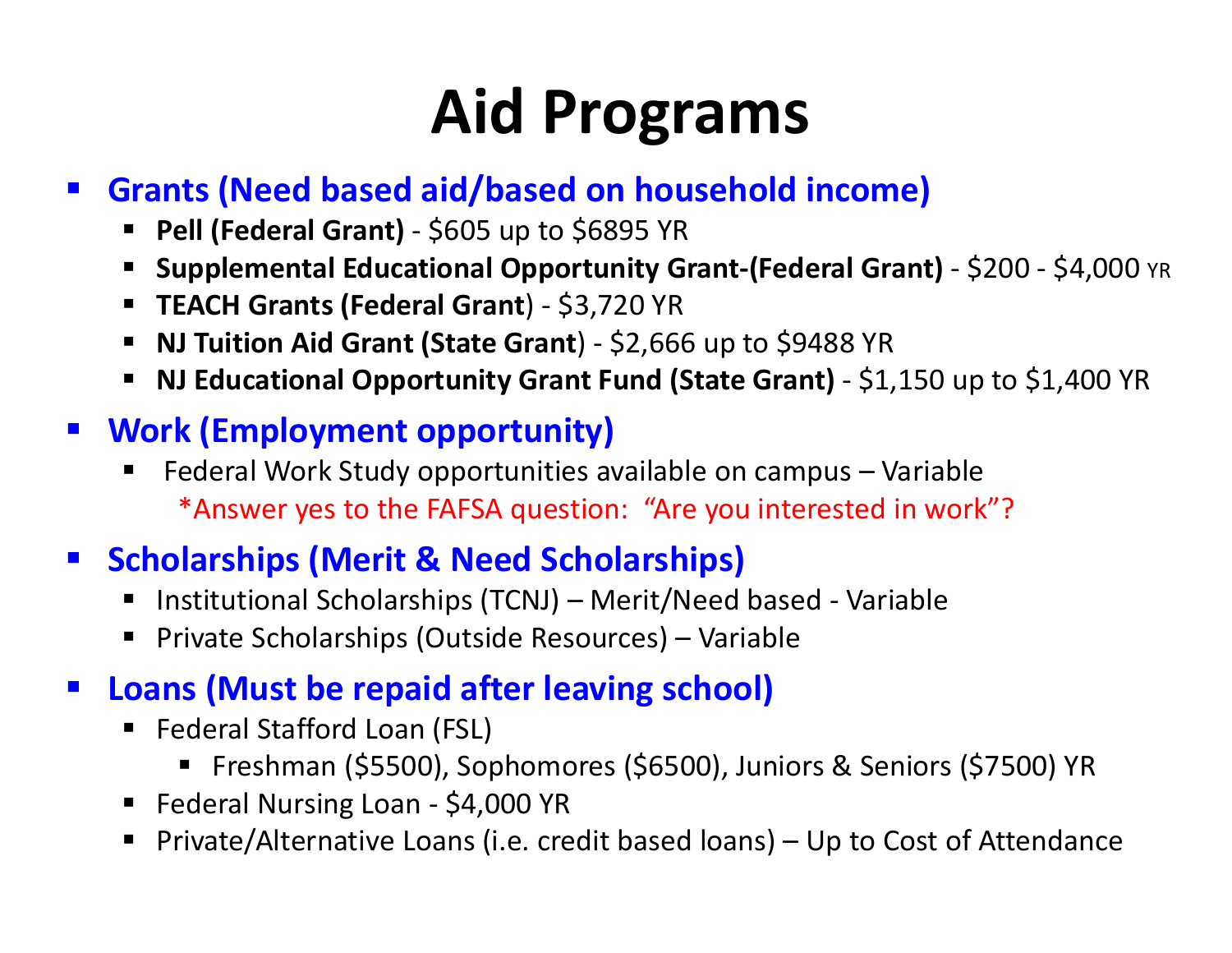### **TCNJ IN‐STATE MERIT SCHOLARSHIPS**

#### **\*Merit Scholarships are administered by the Office of Admissions\***

- • Students are automatically considered for merit scholarships upon submission of the Common Application.
- • These awards are based on student's overall high school academic record
	- Strength of curriculum, GPA, class rank, and strength of high school
- • As a test‐optional institution, TCNJ will not consider standardized test scores as part of our merit scholarship review process.
- • Award Amounts:
	- •The average merit award is roughly \$2,000 per year.
	- • Beginning Fall 2022 Presidential Scholarships will have a maximum value of \$12,000 per year.
		- Granted to NJ residents who fall in the top 10% of their graduating class
		- Demonstrates a significant level of interests based on their responses to TCNJ's "Quest to Get to Know You Better" survey available to students after an application submitted.
	- $\bullet$ All scholarships criteria is re‐assess annual every summer for the next school year.
- • Scholarships are distributed at the time of acceptance by TCNJ and are renewable for 8 consecutive semesters, provided the student maintains full-time enrollment and a minimum cumulative GPA of 3.0.

https://admissions.tcnj.edu/scholarships/instatescholarships/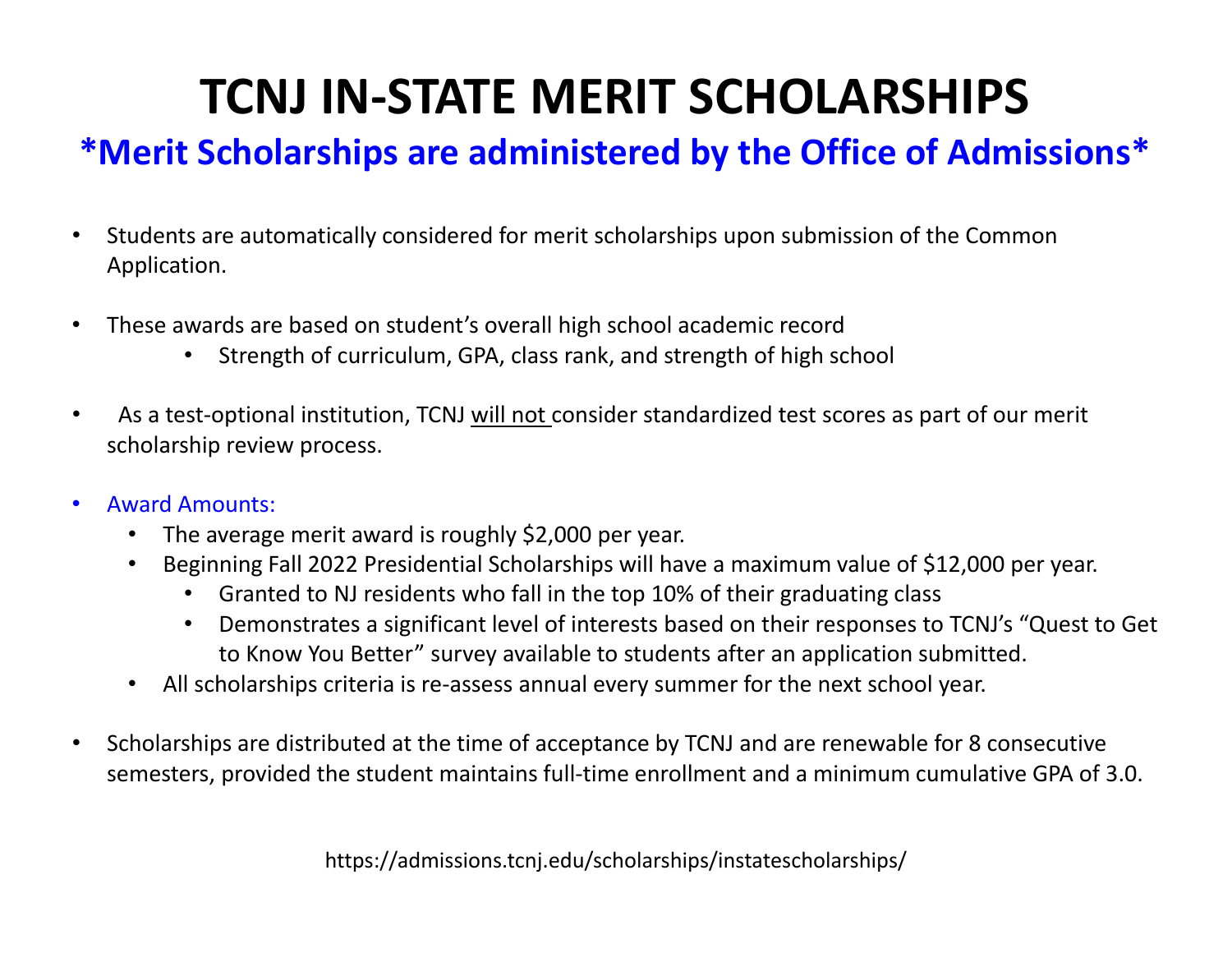## **TCNJ OUT‐OF‐STATE MERIT SCHOLARSHIPS**

#### **\*Merit Scholarships are administered by the Office of Admissions\***

- $\bullet$  Offer merit and need‐based scholarships to our most deserving applicants to bring tuition costs closer to those paid by in‐state residents.
- $\bullet$ Award amounts ‐ **These awards will range from \$1000 to \$6000 per year**.
- $\bullet$  Scholarship evaluations:
	- Shown talent both inside and outside the classroom
	- Made a contribution to the life of their school community.
	- $\bullet$  Most recipients of a merit award will rank in roughly the top 20% of their high school's graduating class.
- $\bullet$  All award packages from Admissions are received for eight consecutive semesters of study at TCNJ, provided the student maintains a satisfactory GPA while at The College.

*For the incoming Fall 2021 class, TCNJ re‐calibrated our out‐of‐state tuition rate, scaling it back by approximately \$7000. In addition, we will offer merit and need‐based scholarships to our most deserving applicants to bring tuition costs closer to those paid by in‐state residents.*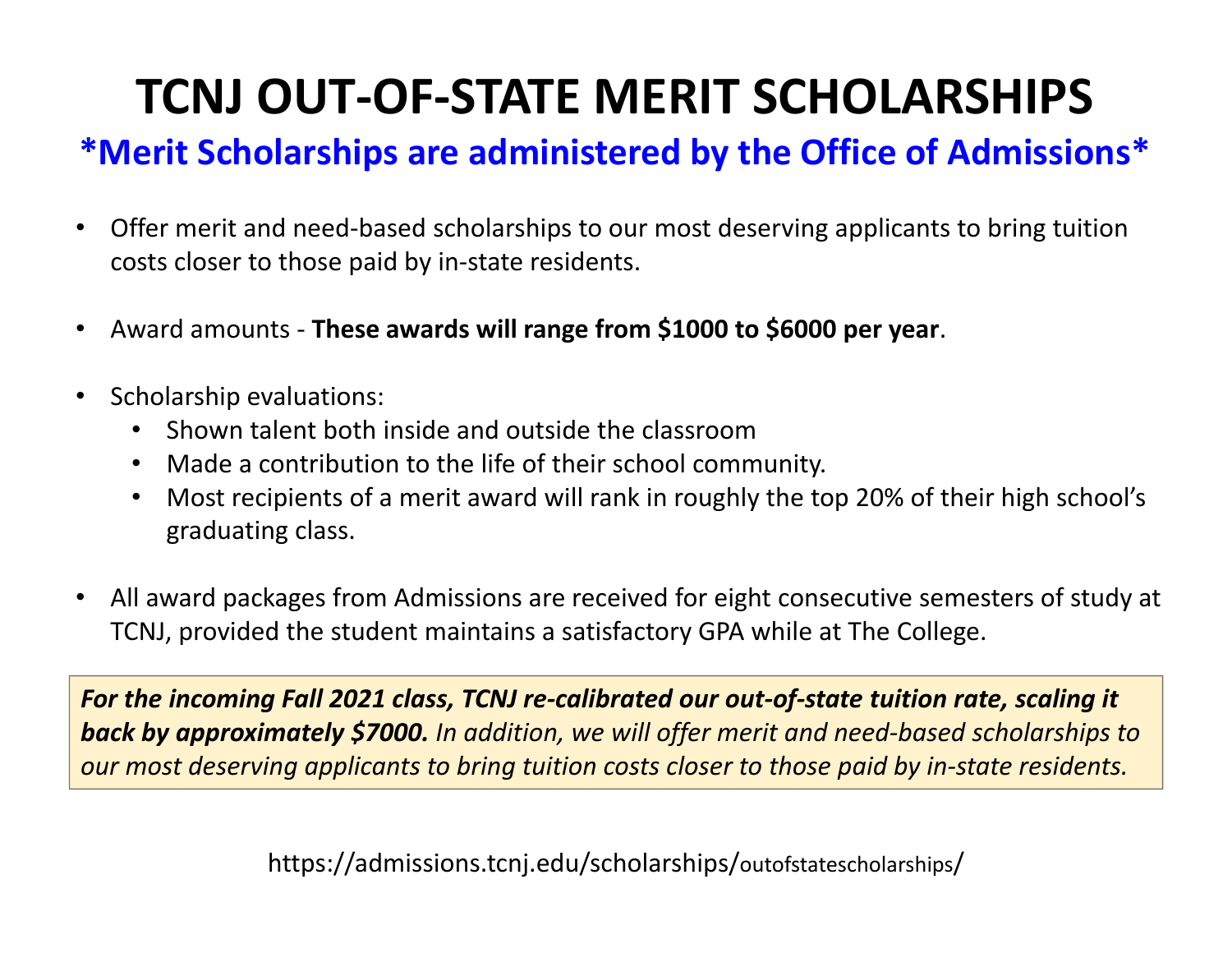# **TCNJ & RaiseMe**

### https://www.raise.me/join/tcnj



The College of New Jersey has also partnered with **Raise Me** in order to enable students to earn TCNJ scholarships before and during the application review process based off of their high school achievements.

Interested students can visit**www.raise.me/join/tcnj** and create a Raise Me profile to start qualifying for scholarships today!

#### 1. Add Your Achievements

Add your course grades, clubs, sports, volunteer activities, and more to your portfolio.

#### 2. Earn Scholarships

For each achievement, you'll get scholarships from different colleges, which you can redeem when you attend that college.

#### 3. Discover Colleges

Learn about and follow different colleges from across the country to find schools that are the best fit for you.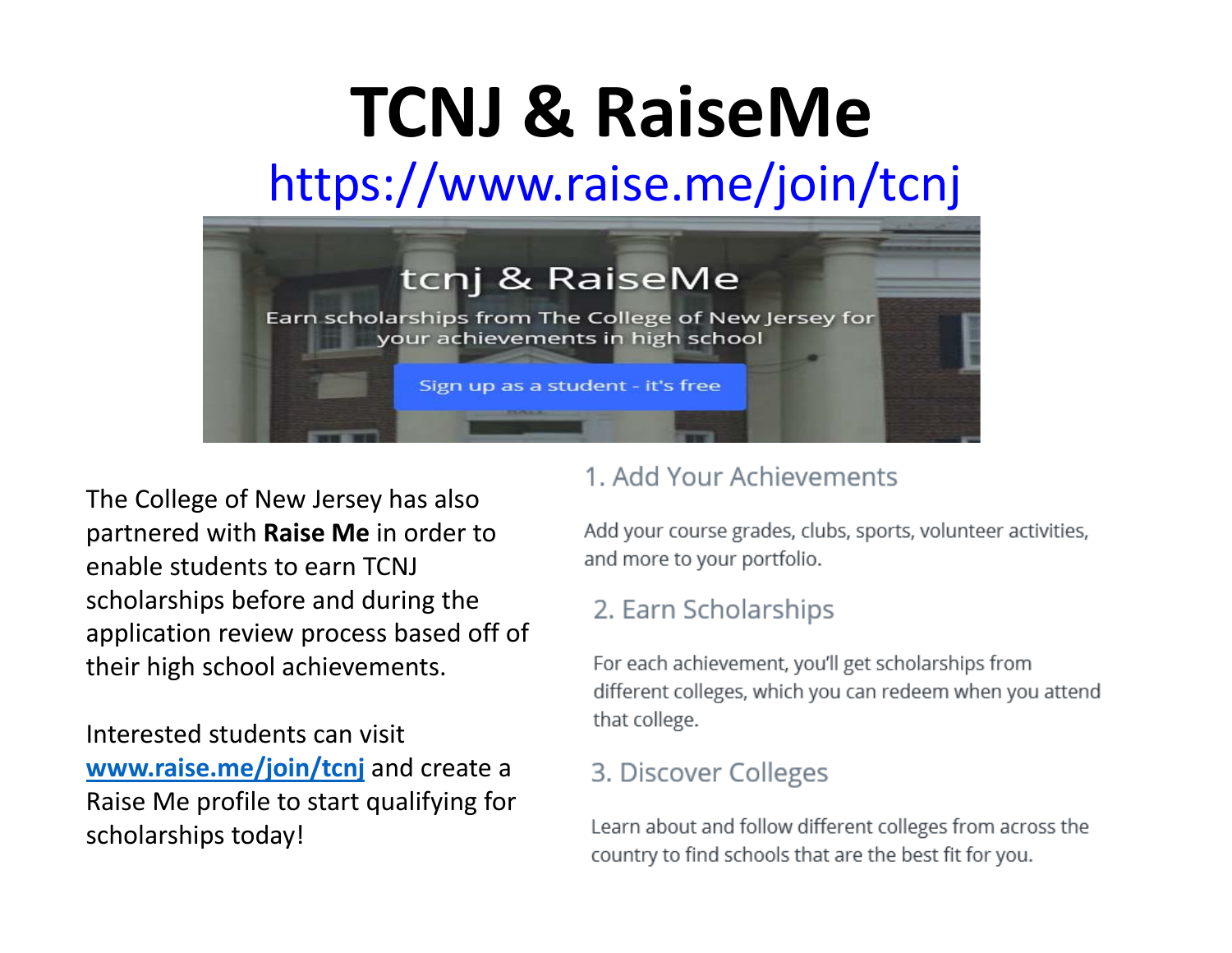## **Private Scholarship Search**



### Factors that may influence eligibility:

| Academics         | Athletic Ability*        | <b>.Library resources</b><br><b>.Local businesses,</b>                               |
|-------------------|--------------------------|--------------------------------------------------------------------------------------|
| SAT's             | Geographic Diversity     | <b>•Civic organizations</b><br>•Churches                                             |
| <b>AP Courses</b> | Legacy (child of alumni) | <b>.Sororities &amp; Fraternities</b><br>•Parent's employer(s)                       |
| Activities        | Talent                   | •www.hesaa.org                                                                       |
| Academic Track    | Gender/Ethnicity         | •www.finaid.org<br>•www.fastweb.com                                                  |
| H.S. Attended     | <b>Class Rank</b>        | •www.collegeboard.org<br>•www.mappingyourfuture.org<br>•www.jlvcollegecounseling.com |

*Athletic awards offered by NCAA Division I and Division II schools only.*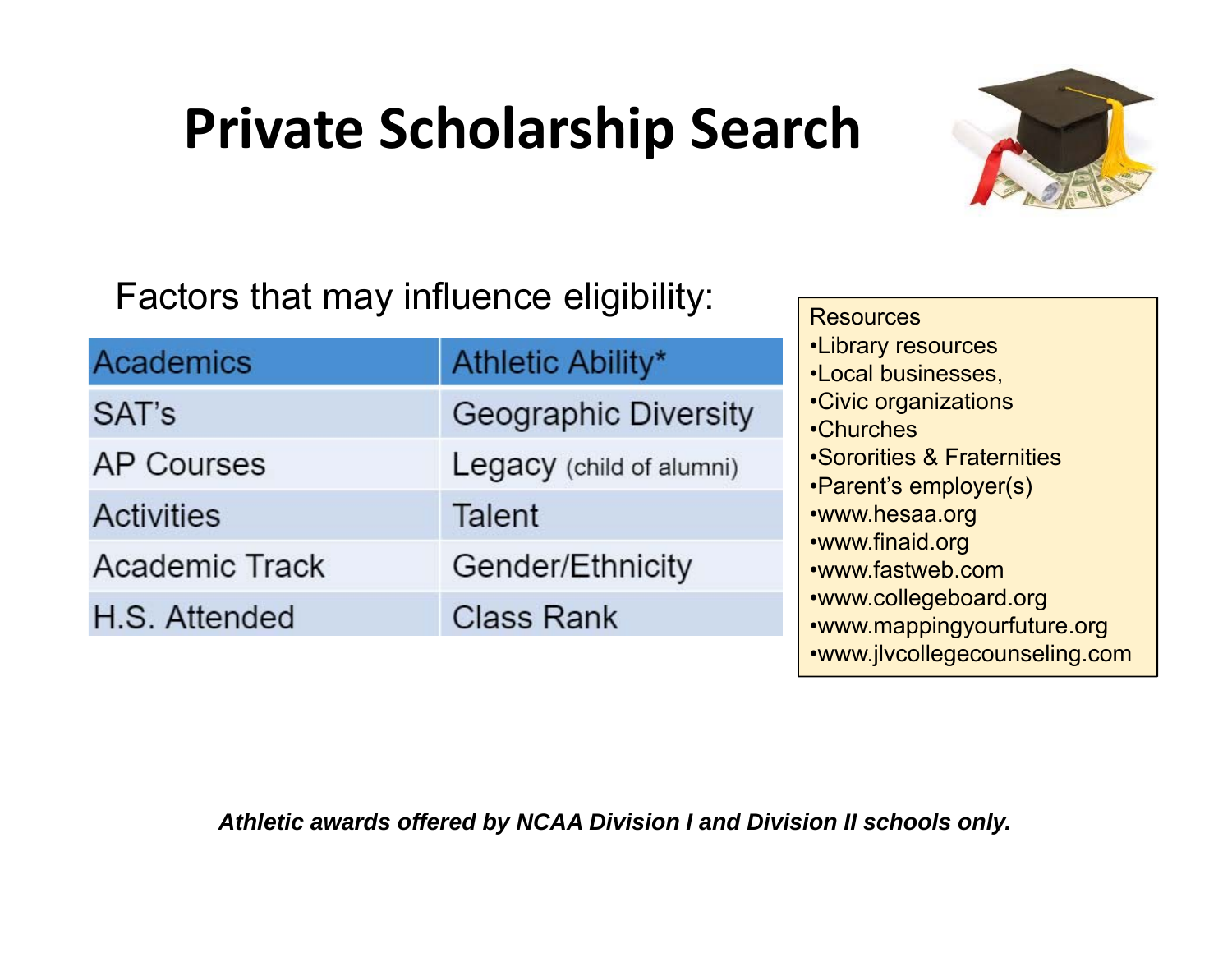## **Online Private Scholarship Reporting Tool**

□ You are required to report all private scholarships that you will receive for the school year.

#### Priority Reporting Deadline: June

- $\Box$  TCNJ will give you a temporary credit on your TCNJ bill until the scholarship money arrives.
- $\Box$  Once reported allow 5 to 7 business days for scholarship to appear on your student account
- $\Box$  Actual scholarship funds must be received one month after classes start
- $\Box$  Private Scholarships should be sent to:

**TCNJ** Student AccountsPO Box 7718Ewing, NJ 08628 **\*Students name and ID should be listed on the check.**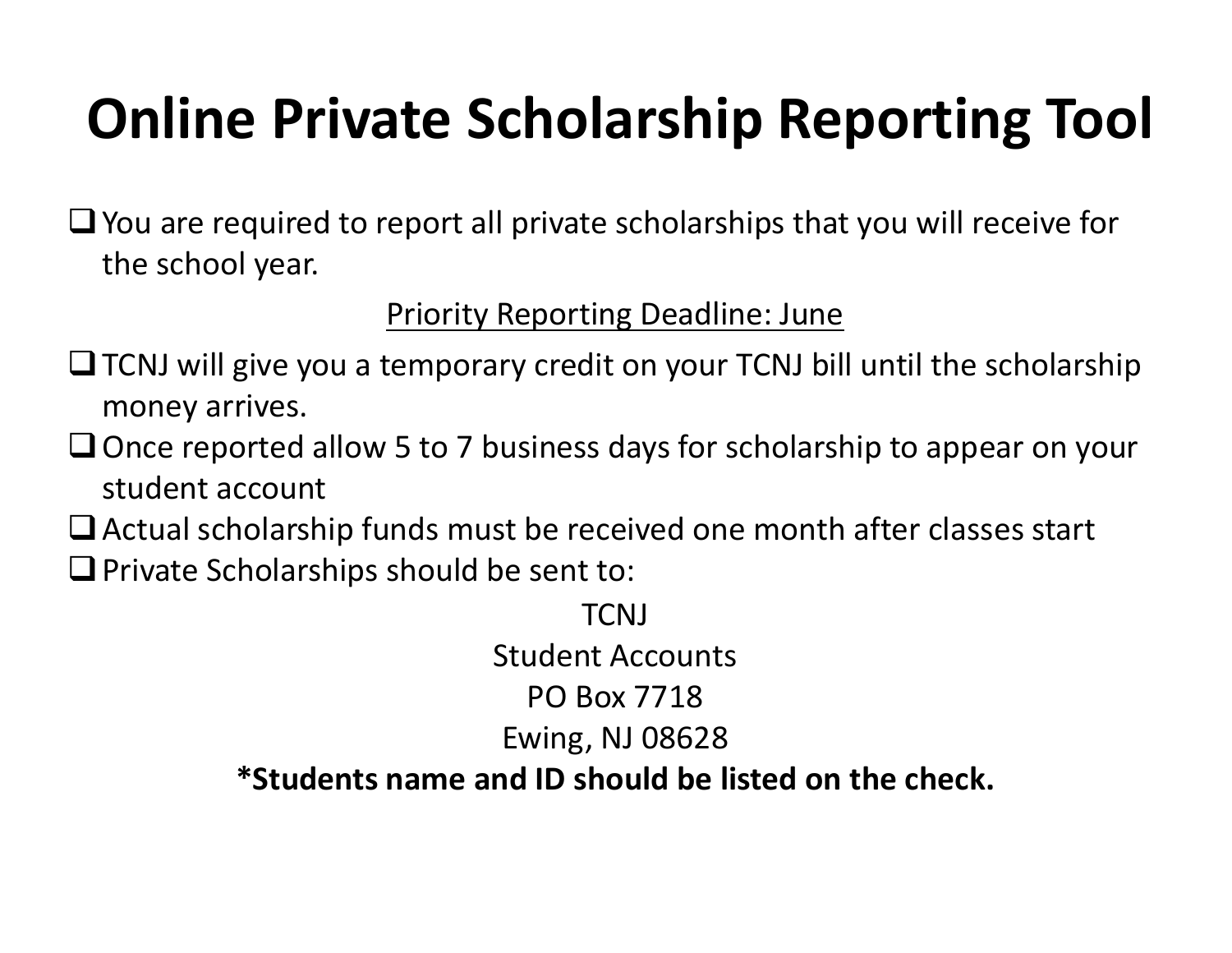## **TCNJ Direct Cost – 2021‐2022**

**Direct Cost are traditional items billed to students per semester. This does not include health insurance, parking for commuters, etc.** 

| <b>In State</b>     | <b>Fall 2021</b> | <b>Spring 2022</b> | Year         |
|---------------------|------------------|--------------------|--------------|
| Tuition             | \$6,801          | \$6,801            | \$<br>13,602 |
| Fees                | \$1,852          | \$1,852            | \$3,704      |
| Room & Board (avg.) | \$7,291          | \$7,291            | \$14,582     |
| Total               | \$15,944         | \$15,944           | \$31,888     |
| <b>Out of State</b> | <b>Fall 2019</b> | <b>Spring 2020</b> | Year         |
| Tuition             | \$9,522          | \$9,522            |              |
|                     |                  |                    | \$19,044     |
| Fees                | \$1,852          | \$1,852            | \$3,704      |
| Room & Board (avg.) | \$7,291          | \$7,291            | \$14,582     |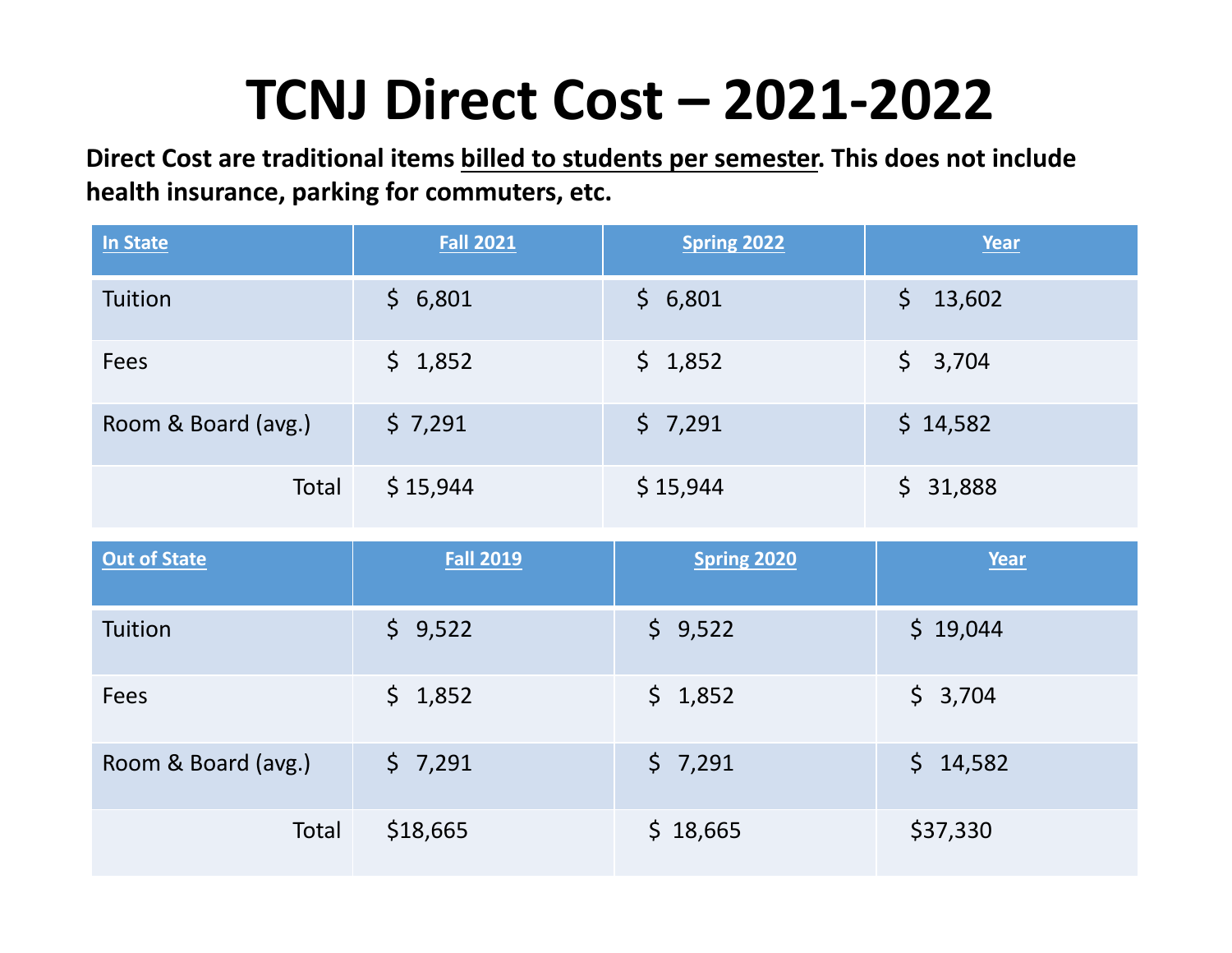## **Understanding the Cost of Attendance**

The 'Cost of Attendance' determines the maximum amount of Financial Aid (i.e. grants, scholarships and loans) that a student may receive for the academic year. Students do not have to borrow loans up to COA. If additional funds are needed for educational expenses such as books/supplies, gas, etc., financial aid funds can be used to help pay for these items.

#### Standard items in the Cost of Attendance

|                                   | Cost of Attendance: \$36,000                               |
|-----------------------------------|------------------------------------------------------------|
| • Tuition and fees                |                                                            |
| • Room and board (i.e. meals)     | Tuition, fees, room,<br>board/meals: $\frac{-\$30,908}{-}$ |
| • Books and supplies              | \$5,092<br><b>Balance amount</b>                           |
| • Transportation                  | <b>Student may receive</b><br>In financial aid and/or      |
| • Miscellaneous personal expenses | borrow loan funds for books, etc.)                         |
|                                   |                                                            |

*Note: A 'Cost of Attendance' is calculated for students residing on & off campus and commuting.*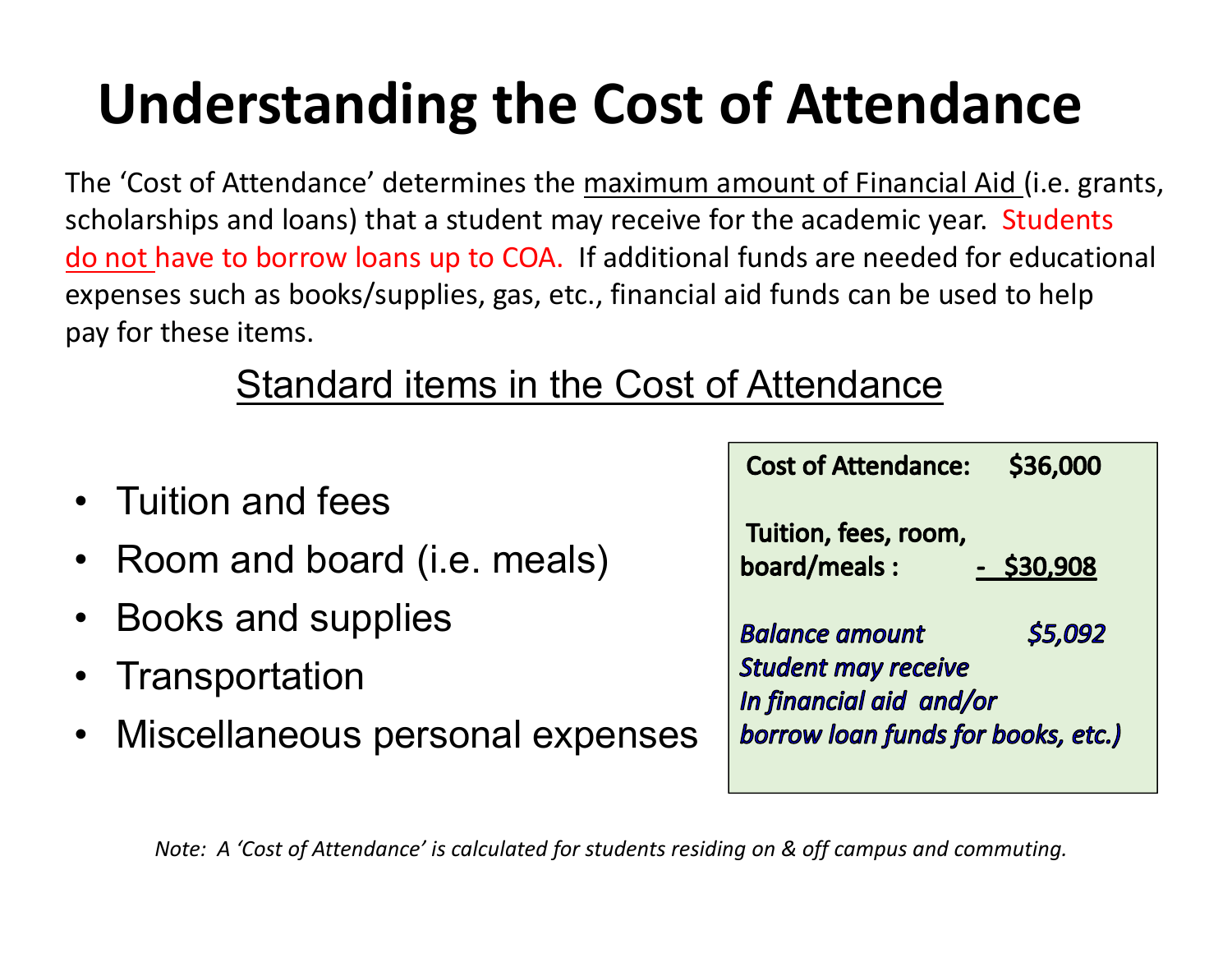## **Payment Alternatives**

#### Student Accounts Office of the Treasurer

| HOME | $BILLING$ $\sim$ | <b>TUITION &amp; FEES</b> | <b>REFUNDS</b> | RESOURCES & FORMS Y | AUXILIARY ACCESS |  |
|------|------------------|---------------------------|----------------|---------------------|------------------|--|
|      |                  |                           |                |                     |                  |  |

#### WELCOME

The Office of Student Accounts serves students, faculty and staff of The College of New Jersey community by billing student tuition, fees, room and board, processing refunds, issuing the College ID card, establishing TCNJ GetIt Card accounts, and providing parking services through the sale or issuance of parking permits.

Please review our instructional videos and slideshows geared towards incoming students and parents.

**VIEW TUTORIALS** 

|                      | <b>PAWS LOGIN</b>                                   |
|----------------------|-----------------------------------------------------|
| account information. | Sign In to update personal info and process student |
| myTCNJ Username      |                                                     |
| Password             |                                                     |
| <b>SIGN IN</b>       |                                                     |

http://studentaccounts.tcnj.edu/ **Installment Payment Plans – Cash/Check/Credit Card payments ‐ ACH payments**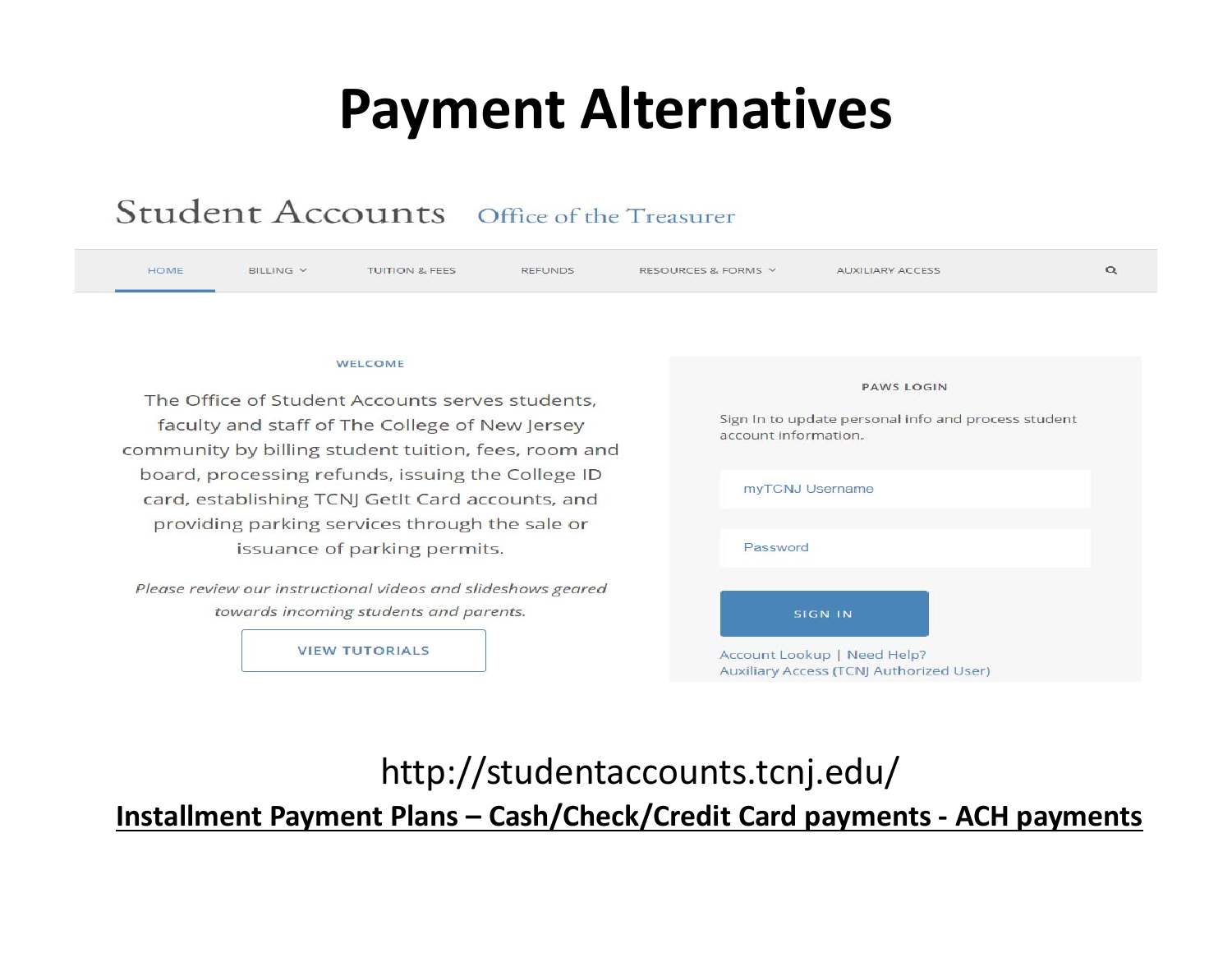## **The TCNJ Financial Aid Cycle**

| October   | - Complete the FAFSA beginning Oct. $1st$ high school seniors<br>2022-2023 FAFSA (current high school seniors)                                                                                                                                              |
|-----------|-------------------------------------------------------------------------------------------------------------------------------------------------------------------------------------------------------------------------------------------------------------|
| Jan-March | - February 15 <sup>th</sup> FAFSA filing date to be considered for Need<br>Scholarships<br>- Apply for private scholarships.<br>- Respond to requests for additional information from NJ Higher<br><b>Education Student Assistance Authority (NJ HESAA)</b> |
| March     | - "Estimated" Financial Aid award letters are e-mailed to<br>accepted TCNJ students who have filed the Free Application for<br>Federal Student Aid (FAFSA). * Your SSN must be listed on the<br><b>Common Application*</b>                                  |
| May       | TCNJ Admissions Acceptance Deposits due \$600 (May 1 <sup>st</sup> )                                                                                                                                                                                        |
| July      | Fall semester bills are emailed to students and Auxiliary Users<br><i>(if applicable)</i> by the Office of Student Accounts                                                                                                                                 |
| August    | Fall semester bills are due                                                                                                                                                                                                                                 |